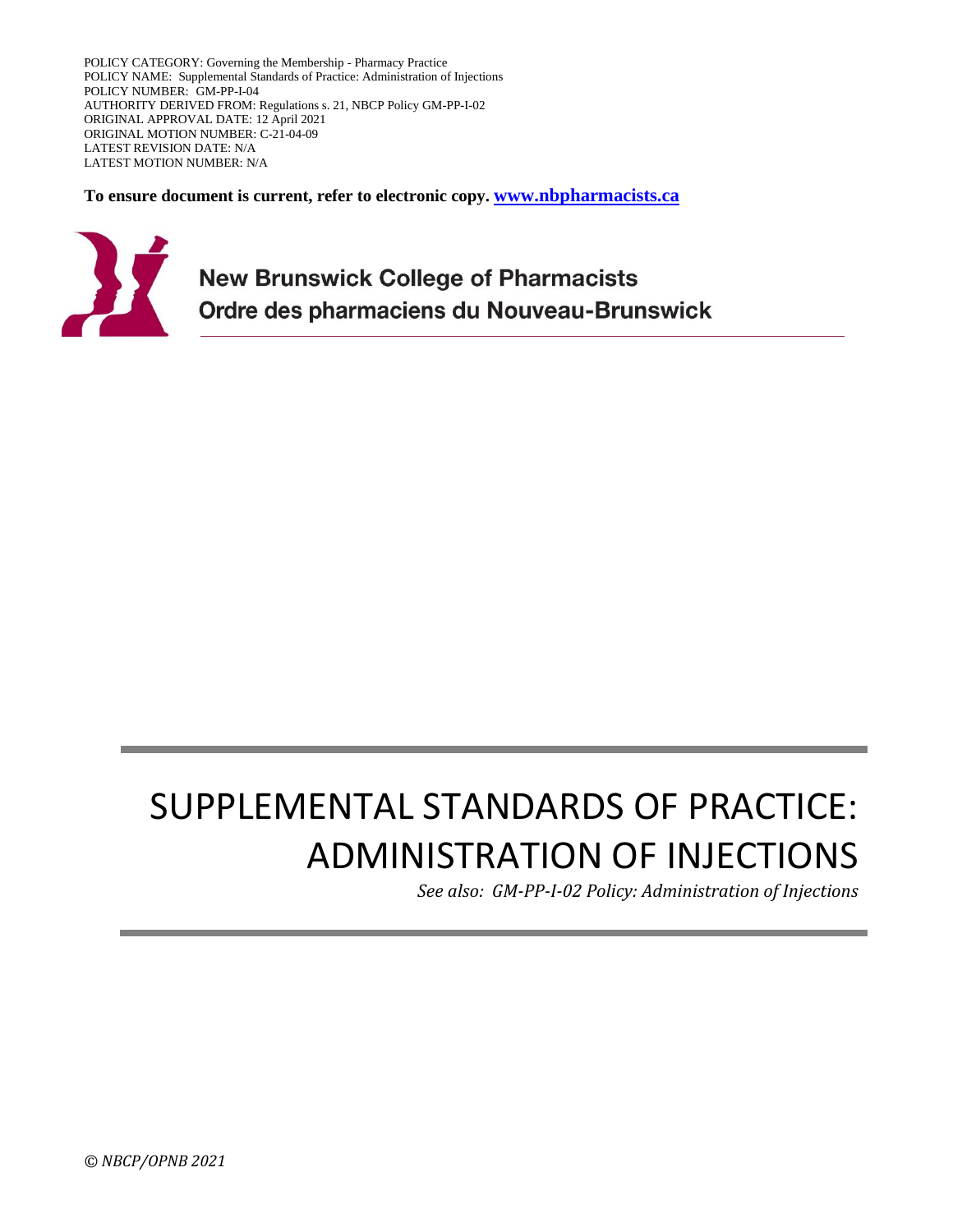The New Brunswick College of Pharmacists wishes to acknowledge the generosity of the Nova Scotia College of Pharmacists in allowing the College to adapt their *Standards of Practice: Drug Administration* (2021).

# **CONTENTS**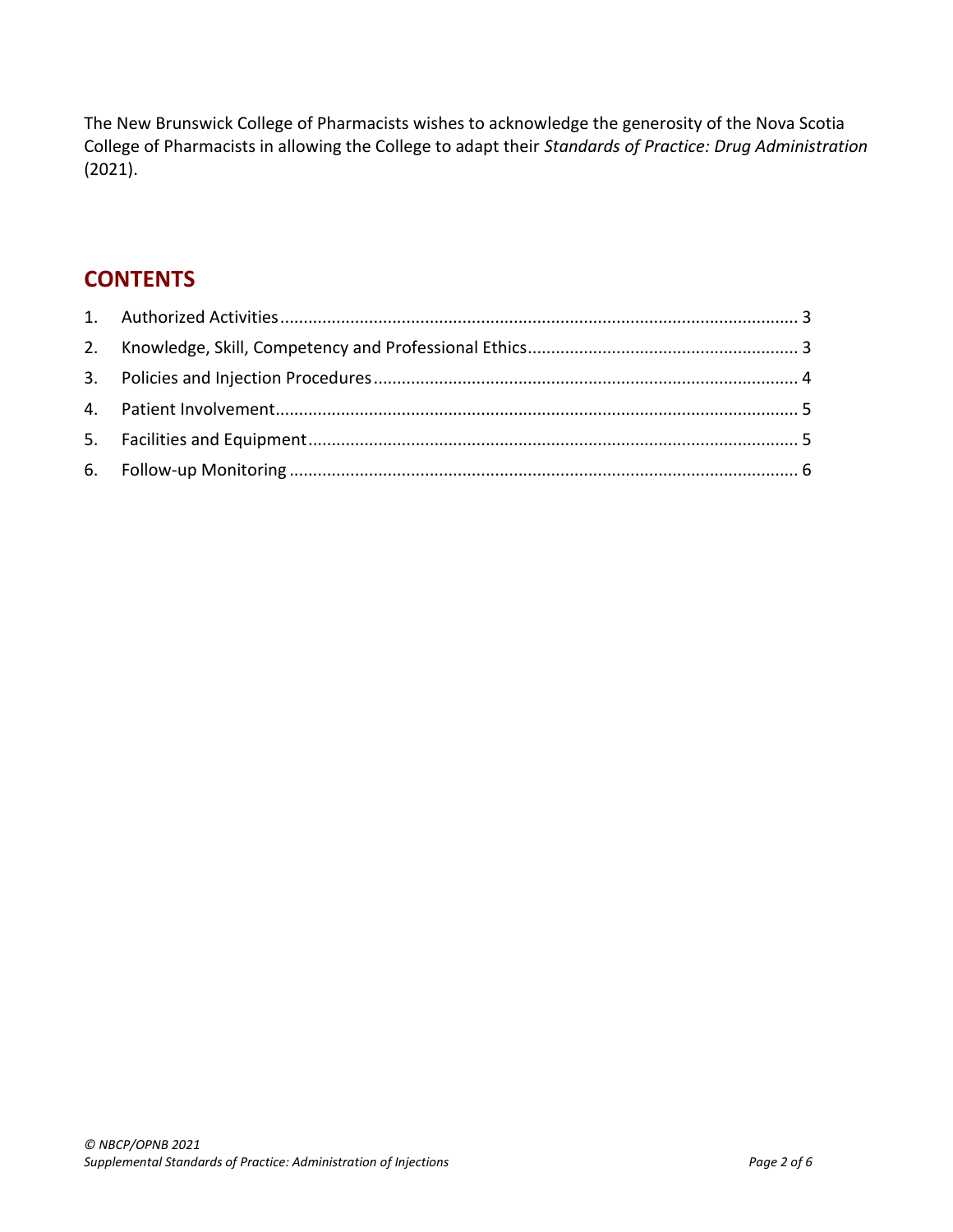These Supplemental Standards of Practice: Administration of Injections are the **minimum** standards pertaining to administration of injections by pharmacy professionals. They supplement the New Brunswick College of Pharmacists' (The College's) adopted *[Model Standards of Practice for Canadian](https://napra.ca/sites/default/files/2017-09/Model_Standards_of_Prac_for_Cdn_Pharm_March09_layout2017_Final.pdf)  [Pharmacists](https://napra.ca/sites/default/files/2017-09/Model_Standards_of_Prac_for_Cdn_Pharm_March09_layout2017_Final.pdf)* and *[Model Standards of Practice for Canadian Pharmacy Technicians](https://napra.ca/sites/default/files/documents/Model_Standards_of_Practice_for_Canadian_Pharmacy_Technicians_FINAL-June2018.pdf)* and build upon Regulation [22.4](https://nbcp.in1touch.org/document/1733/2015%2007%2023%20REGS%20bilingual.pdf#page=129) (information provided to the patient) and [22.5](https://nbcp.in1touch.org/document/1733/2015%2007%2023%20REGS%20bilingual.pdf#page=130) (record of drug administration).

# <span id="page-2-0"></span>**1. AUTHORIZED ACTIVITIES**

- 1.1 A pharmacy professional authorized to administer drugs by injection under [section 50\(b\)](https://nbcp.in1touch.org/document/1734/2014%20Pharmacy%20Act.pdf#page=31) of the Pharmacy Act must:
	- Have access to policy and procedures for provision of injections.
	- Review these policies and procedures annually; and
	- Ensure that the environment in which the injection is to be administered is appropriate (i.e. clean, safe, furnished, private and comfortable for the client)
- 1.2 A pharmacy professional administering a drug by injection will do so only where:
	- The pharmacist has a valid Authorization to Administer Drugs by Injection; or
	- The pharmacy technician has a valid Technical Permit to Administer Drugs by Injection; and
	- The drug is administered by the intramuscular (IM) or subcutaneous (SC) route; and
	- The patient is two years of age or older.
- 1.3 A pharmacy professional will not administer a drug or other substance used for cosmetic purposes.
- 1.4 A pharmacy technician with a valid Technical Permit may only administer a drug by injection provided they receive authorisation from a pharmacist that the patient's clinical assessment indicates the therapy is appropriate.
- 1.5 A pharmacy technician with a valid Technical Permit may only administer a drug by injection under the routine supervision of a pharmacist on the Direct Client Care register with authorization to administer injections.

# <span id="page-2-1"></span>**2. KNOWLEDGE, SKILL, COMPETENCY AND PROFESSIONAL ETHICS**

- 2.1 A pharmacy professional assumes responsibility for their decision to be involved in the administration of an injection and related subsequent actions that they take, including their decision not to administer an injection.
- 2.2 Prior to administering an injection to a patient, a pharmacy professional is satisfied that:
	- They have the requisite competency to administer the drug effectively and safely given:
		- o The presentation of the patient
		- o Characteristics of the medication for injection
		- o Environment in which the procedure will occur.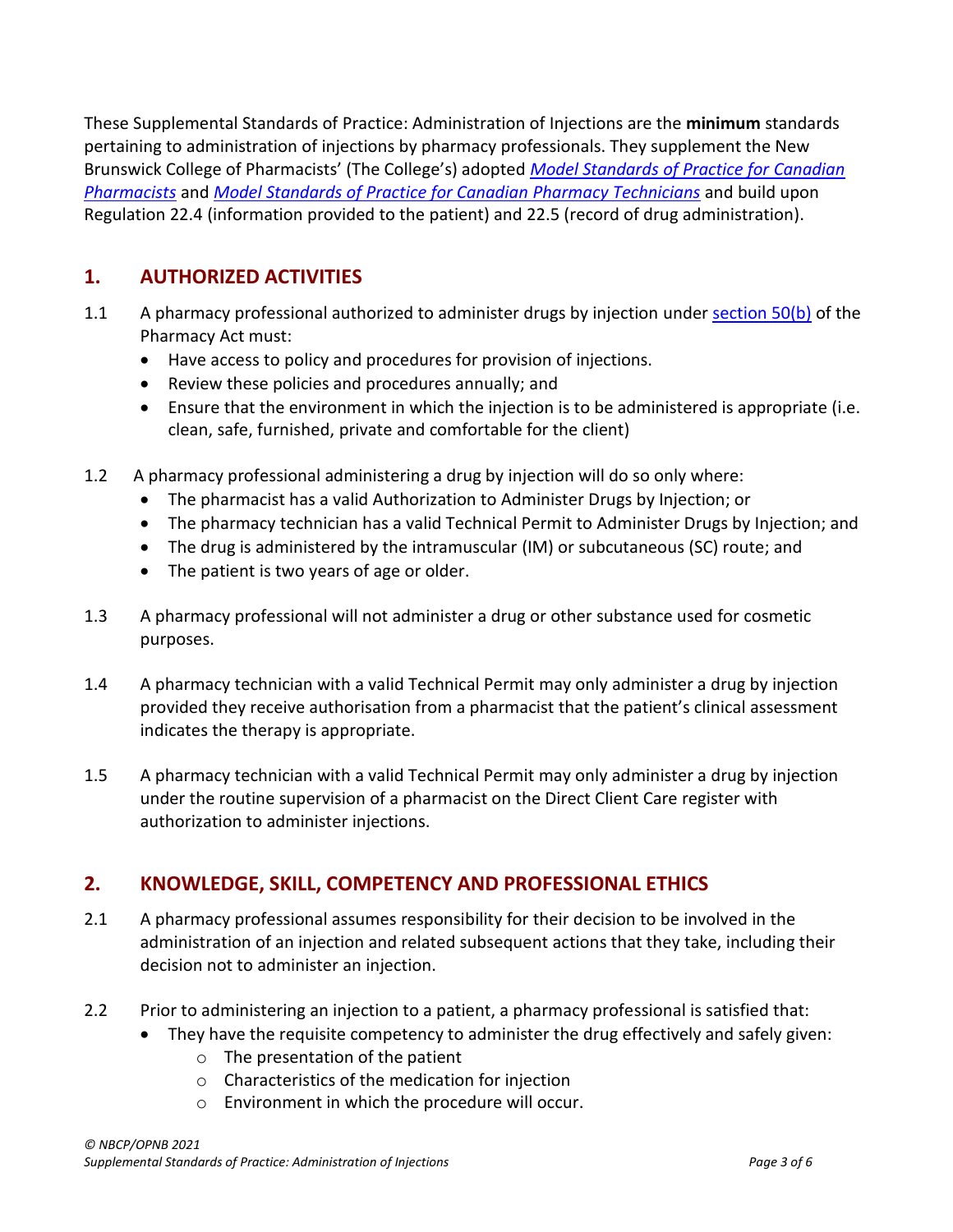- A pharmacist has assessed the patient and determined the therapeutic appropriateness and timing of the administration; and
- Consideration has been given to:
	- $\circ$  The appropriate volume, site, route and method of administration (including landmarking and injection technique);
	- o The appropriate length and gauge of the needle;
	- o Any special precautions required for injection.
- They have the level of supervision and/or direction necessary considering their knowledge, skills and experience.
- 2.3 A pharmacy professional is prepared to treat emergencies or adverse events associated with the administration of the drug by injection, including at a minimum:
	- Providing basic first aid
	- Use of medications by injection to treat anaphylaxis.
	- Performing CPR
	- Managing vasovagal and anaphylactic reactions
	- Addressing needlestick injuries
- 2.4 A pharmacy professional adheres to the pharmacy's established policies and procedures for provision of injections (See Standard 1.1 and 3.1)

#### <span id="page-3-0"></span>**3. POLICIES AND INJECTION PROCEDURES**

- 3.1 Pharmacy managers ensure that policies and procedures for activities associated with the administration of injections are established, implemented and enforced. These will be readily retrievable and will address, at a minimum, the following topics:
	- Routine drug administration processes and procedures, including:
		- $\circ$  The process for ensuring that clinical assessment has been completed by a pharmacist prior to the injection being provided and
		- $\circ$  The process for signaling a pharmacy technician (with a technical permit) of the appropriateness of administering the injection.
	- Post-administration observation in accordance with established standard of care
	- Universal precautions and infection control, including hazardous waste management.
	- Treatment of adverse events, emergencies and needle stick injuries
	- Aseptic technique
	- Stability and compatibility references
	- Storage and labeling requirements post-reconstitution
	- Contents and monitoring of anaphylaxis kits
	- Precautions for patients with latex allergies
	- Reporting of adverse reactions
	- Management of the cold chain
	- Documentation of drug administration and notification to other healthcare professionals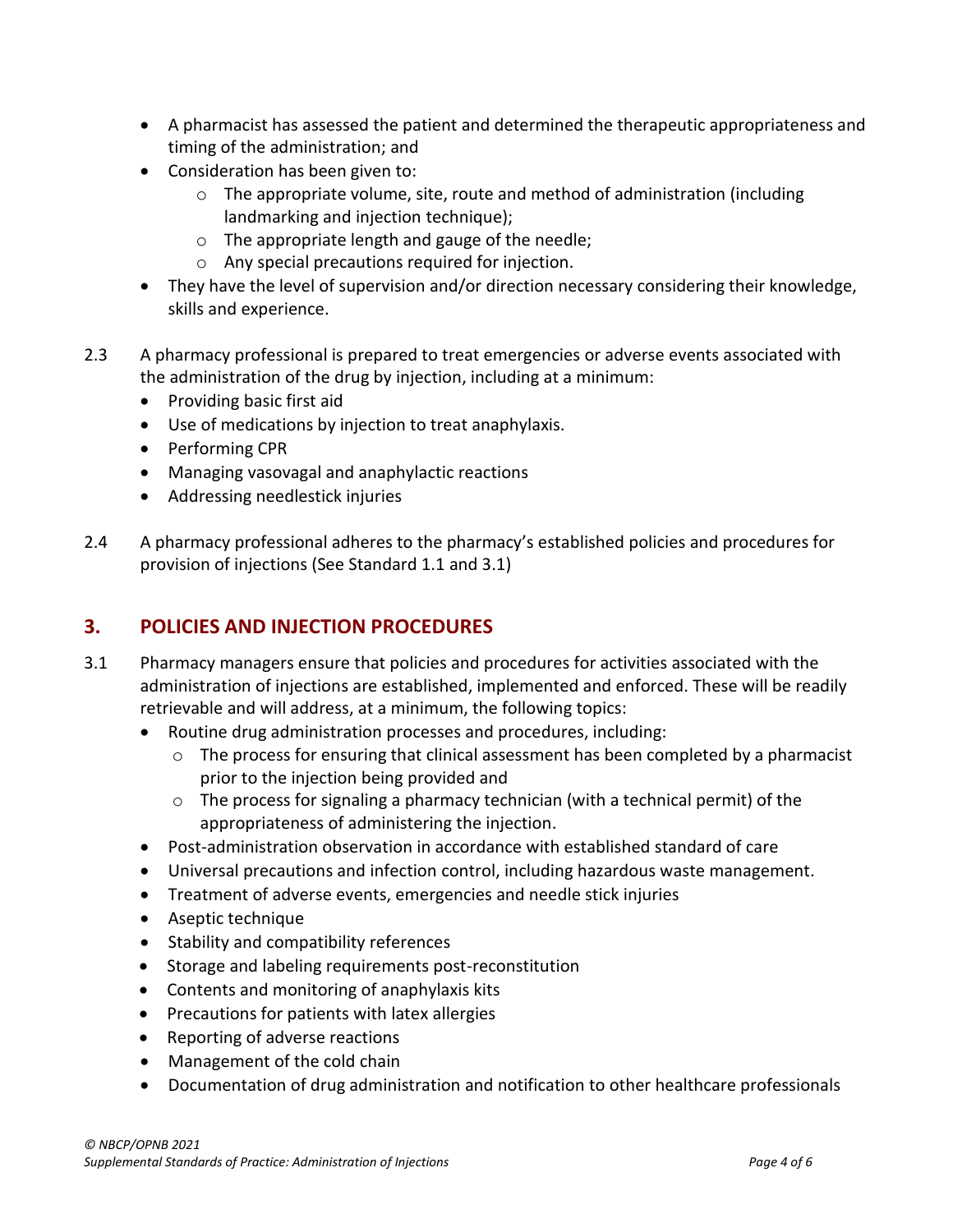- 3.2 Pharmacy managers ensure that policies and procedures are reviewed and updated as necessary, minimally every three years or upon a change in regulation pertaining to injections or in the event of a medication incident.
- 3.3 A pharmacy professional who is administering an injection must take all necessary steps to ensure:
	- there is ready access to drugs and health care products, aids and devices used to treat reactions to injectable drugs, and
	- their competence in administering the drugs, products, aids and devices used to treat reactions to injectable drugs.
	- the injectable drug product to be administered:
		- o has been prepared for administration using aseptic technique,
		- o is stable, and
		- $\circ$  has been stored and labelled appropriately following reconstitution or mixing.
	- routine precautions for infection control
	- documentation of drug administration

#### <span id="page-4-0"></span>**4. PATIENT INVOLVEMENT**

Patients must provide informed consent<sup>1</sup> prior to receiving an injection. In addition to being presented with information about the benefits and risks to a treatment (as with any medication) patients receiving an injection must receive details as to what the injection involves (e.g. The insertion of a needle into a particular anatomical site and the process for post-administration monitoring).

# <span id="page-4-1"></span>**5. FACILITIES AND EQUIPMENT**

- 5.1 Pharmacy or non-pharmacy locations where administration of injections occur must:
	- Be clean and permit aseptic technique and infection control procedures.
	- Provide adequate patient privacy for the injection.
	- Allow for the treatment of adverse reactions and emergencies.
	- Have receptacles for disposal of biohazardous material.
	- Include an examination table if injections provided require supine patient positioning.
- 5.2 Equipment must be installed to maintain the necessary cold chain
- 5.3 A pharmacy professional ensures the supplies necessary to administer medications and treat emergencies are readily available and include but are not limited to:
	- Needles and syringes of varying sizes as necessary for the patient, site of injection and the characteristics of the drug

<sup>11</sup> Please refer to the detailed description of consent provided within the College document*[: Pharmacists' Expan](https://nbcp.in1touch.org/document/1698/Pharmacists%20Expanded%20Scope_Minor%20Ailments%20document%20update%20May2015%20EN.pdf)ded Scope: Minor [Ailments](https://nbcp.in1touch.org/document/1698/Pharmacists%20Expanded%20Scope_Minor%20Ailments%20document%20update%20May2015%20EN.pdf)*.